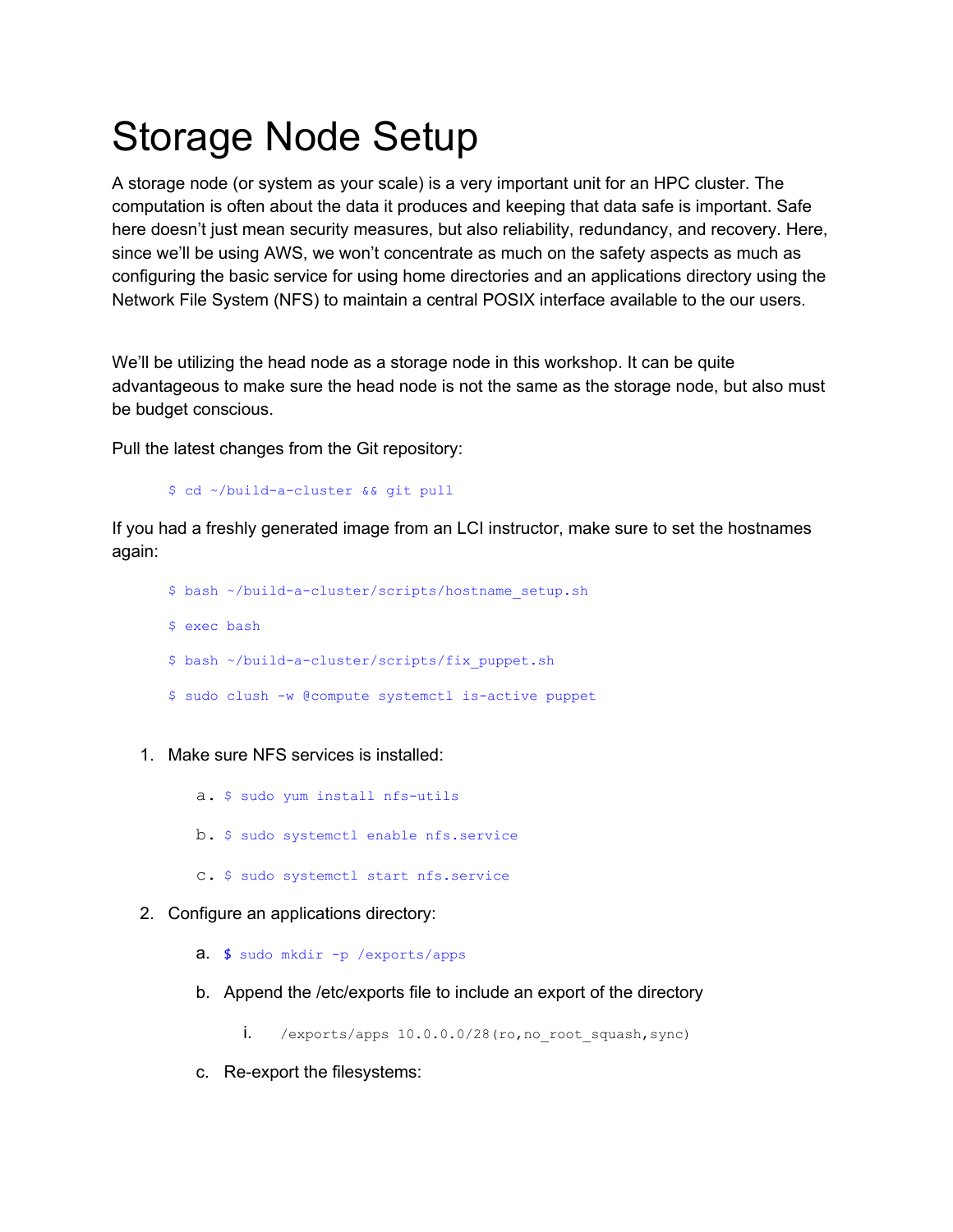i. \$ sudo exportfs -r

- 3. Bind mount the applications directory to the local system
	- a. Create viable point
		- i. \$ sudo mkdir /apps
	- b. Append entry to the file system table (i.e., /etc/fstab)
		- i. \$ sudo sh -c 'echo /exports/apps /apps none defaults,bind 0 0 >> /etc/fstab'
		- ii. \$ sudo cat /etc/fstab
	- c. Mount directory
		- i. \$ sudo mount -a
	- d. Verify apps is mounted
		- i. \$ mount | grep apps
- 4. Export the home directory (best practices have shared /home from /exports/home):
	- a. Create home exports directory

i. \$ sudo mkdir /exports/dhome

- b. Append the /etc/exports file to export the directory to the appropriate nodes
	- i. Content:

/exports/dhome 10.0.0.0/28(rw, no root squash, sync)

- ii. \$ sudo vim /etc/exports
- c. Re-export the file system
	- i. \$ sudo exportfs -r
- 5. Bind mount the new home file system on the head node
	- a. Mount point (/dhome)
		- i. \$ sudo mkdir /dhome
	- b. Append entry to file system table (follow same steps as above)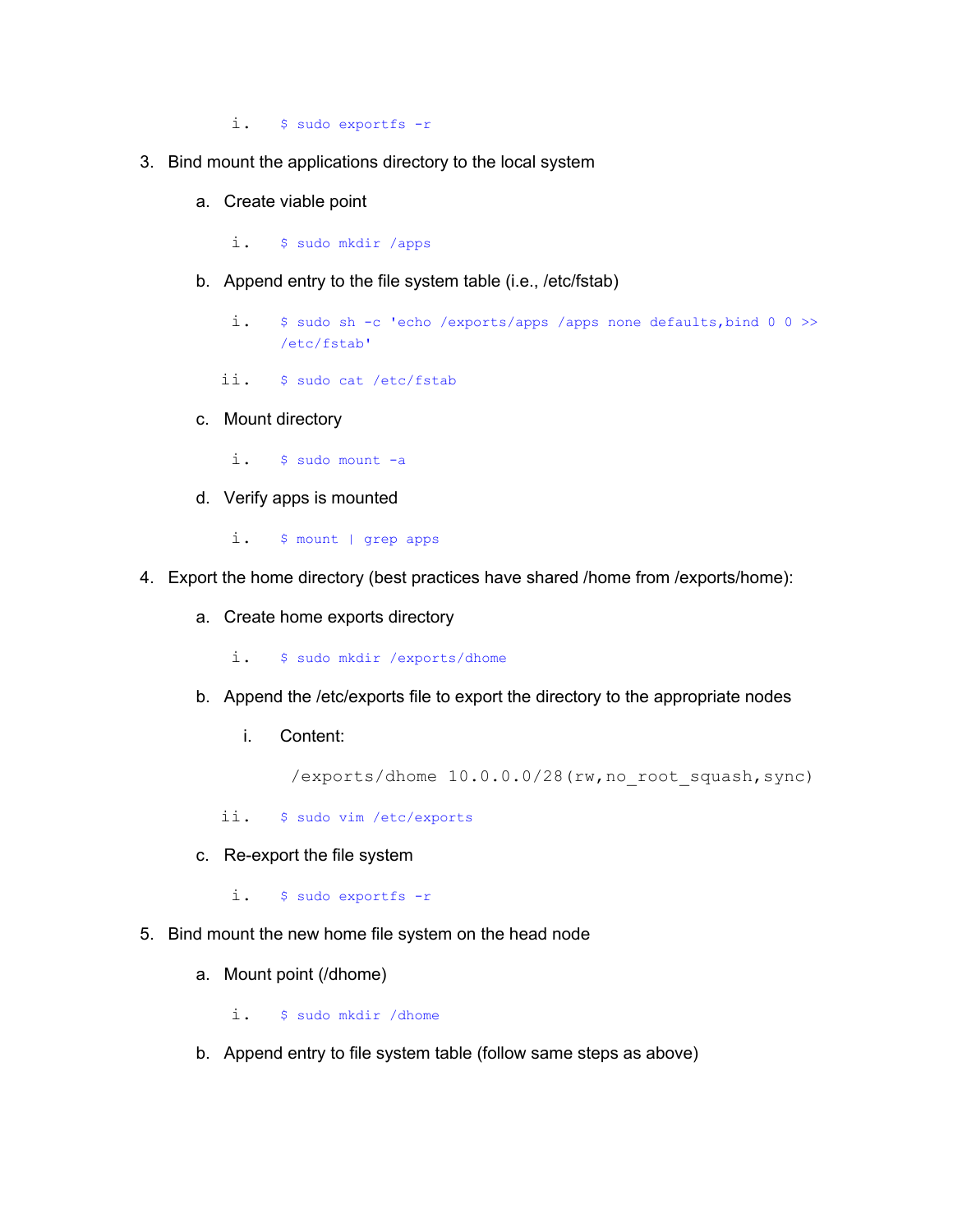- c. Mount directory (follow same steps as above)
- d. Verify mount exist (follow same steps as above)
- 6. Mount filesystems across the cluster using clush
	- a. \$ sudo clush -w @compute yum install -y nfs-utils
	- b. \$ sudo clush -w @compute mkdir /apps /dhome
	- c. \$ sudo clush -w @compute 'echo master:/exports/apps /apps nfs defaults,noauto 0 0 >> /etc/fstab'
	- d. \$ sudo clush -w @compute 'echo master:/exports/dhome /dhome nfs defaults,noauto 0 0 >> /etc/fstab'
	- e. \$ sudo clush -w @compute mount /apps
	- f. \$ sudo clush -w @compute mount /dhome

## 7. Add a cluster user (who is not the ec2-user)

a. \$ sudo -i b. # useradd -b /dhome -m lcistudent c. # passwd lcistudent d. # clush -bw @compute ls /dhome e. exit f. \$ sudo su - lcistudent g. \$ ssh-keygen h. Follow the on screen instructions i. \$ cat  $\sim$ /.ssh/id rsa.pub >  $\sim$ /.ssh/authorized keys j. \$ chmod 600 ~/.ssh/authorized\_keys k. exit

- 8. Installation of the Lmod modules system on master node (using clush)
	- a.  $$$  mkdir -p  $\sim$ /sw
	- b.  $\circ$  cd  $\sim$ /sw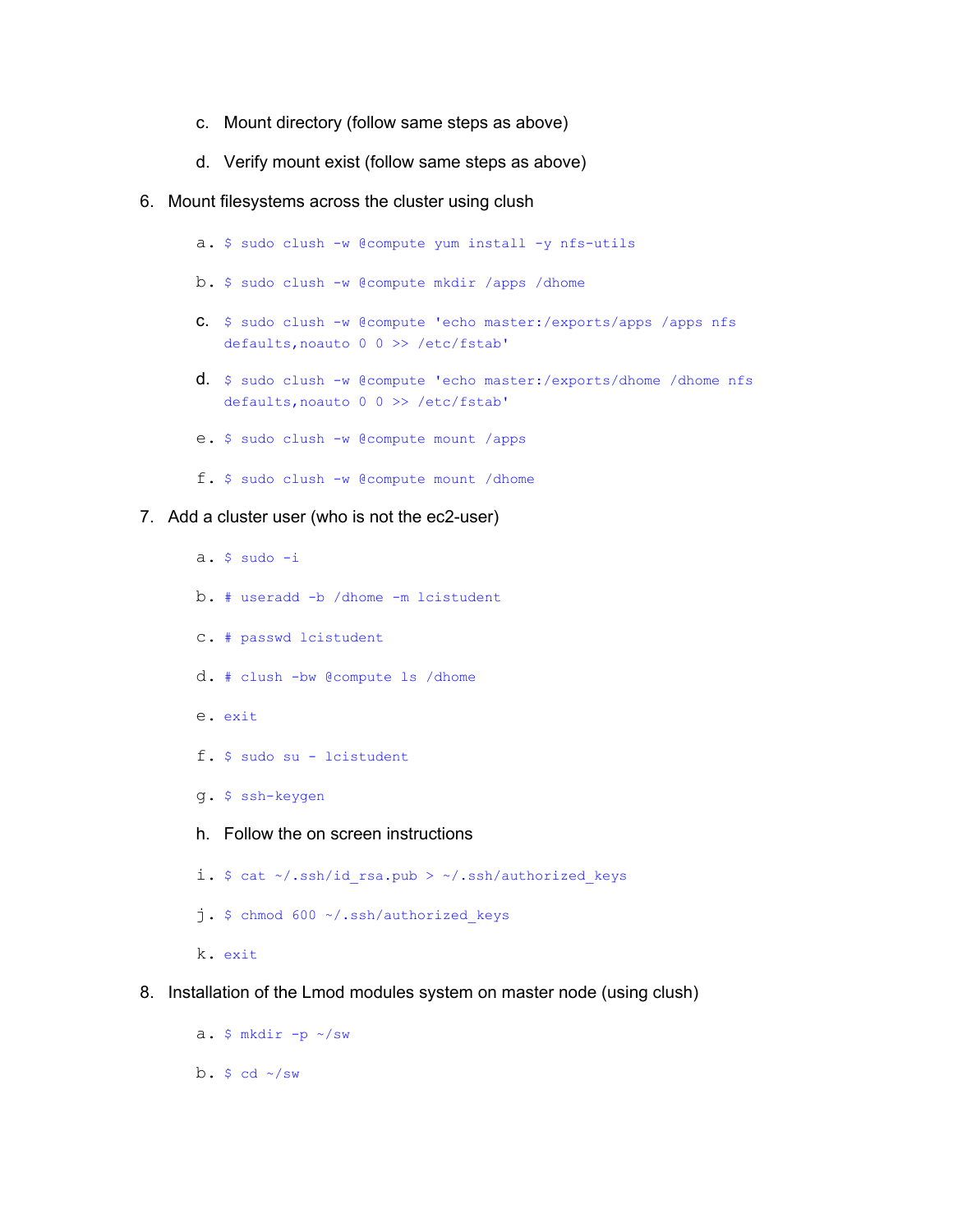- c. \$ sudo yum groupinstall -y Development\ tools
- d. \$ wget -O Lmod-7.4.tar.bz2 <https://sourceforge.net/projects/lmod/files/Lmod-7.4.tar.bz2/download>
- e. \$ tar xvf Lmod-7.4.tar.bz2
- f. \$ cd Lmod-7.4
- g. \$ sudo mkdir -p /apps/opt
- h. \$ sudo clush -w @all yum install -y tcl lua lua-posix lua-filesystem lua-lpeg lua-term lua-json
- i. \$ ./configure --prefix=/apps/opt --with-module-root-path=/apps/opt/lmod/mf --with-shortTime=86400 --with-siteName=LCI
- j. \$ make && sudo make install
- k. \$ sudo clush -w @all --copy ~/build-a-cluster/etc/profile.d/z0\*sh --dest /etc/profile.d/
- l. \$ sudo mkdir -p /apps/opt/lmod/mf/Core/lci
- m. \$ sudo touch /apps/opt/lmod/mf/Core/lci/1.0.lua
- n. \$ exec bash
- o. \$ module avail
- 9. Set up profile scripts (i.e., Puppet configuration management)
	- a. See ~/build-a-cluster/etc/profile.d/z\* modules.\*sh
	- b. Make sure "root" doesn't get modules!!!
	- c. Copy files from the Git repository to puppet repo
		- i. \$ sudo cp -R ~/build-a-cluster/etc/puppet/modules/lmod /etc/puppet/modules/
		- ii. \$ sudo vim /etc/puppet/manifests/site.pp
			- 1. Add "include lmod"
		- iii. \$ sudo clush -w @compute puppet agent -t
			- iv. \$ sudo clush -w @compute ls /etc/profile.d/z0\*